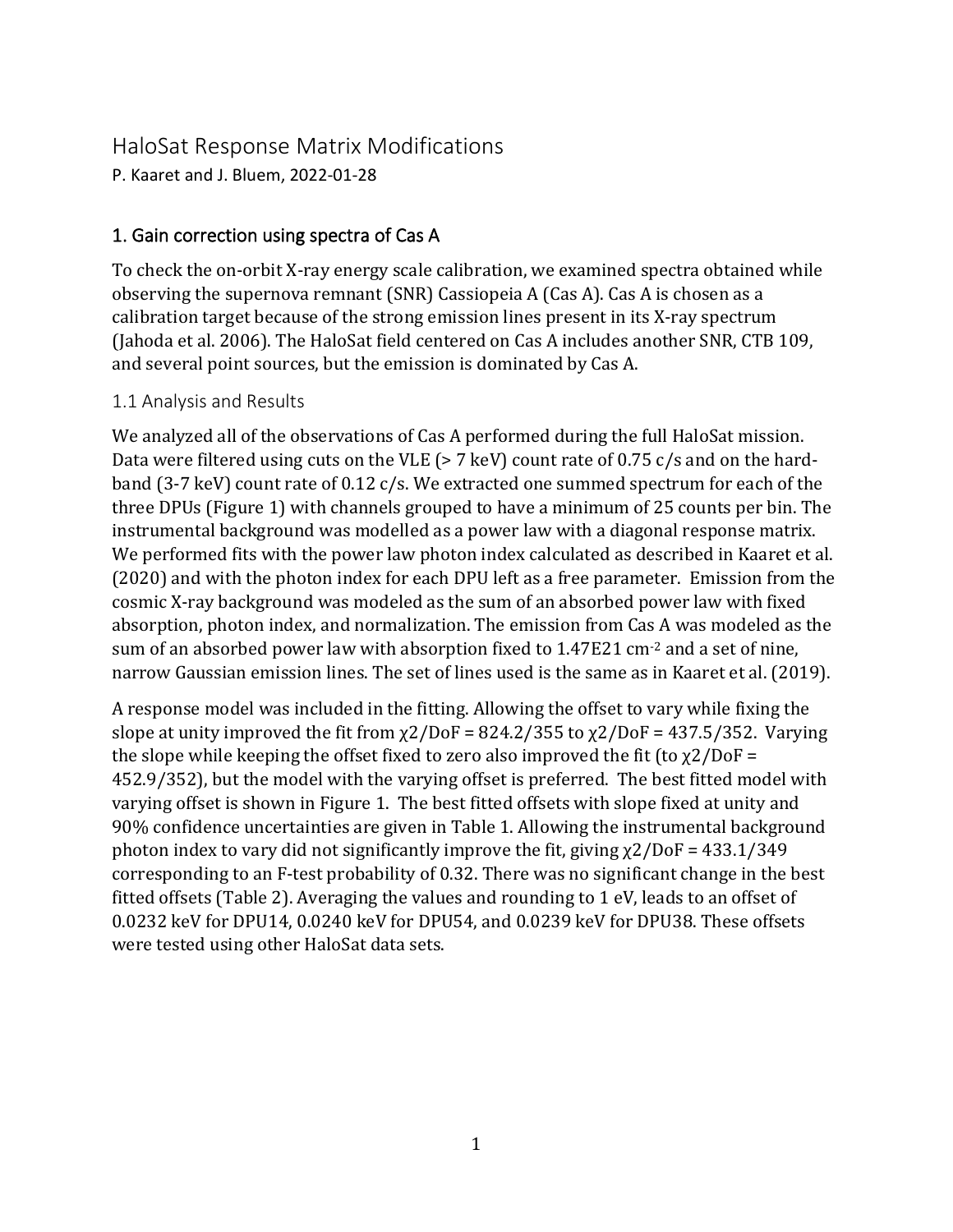| DPU | <b>Offset</b> | Lower error | Upper error |
|-----|---------------|-------------|-------------|
| 14  | 0.02320       | $-0.00191$  | $+0.00074$  |
| 54  | 0.02402       | $-0.00065$  | $+0.00057$  |
| 38  | 0.02393       | $-0.00063$  | $+0.00054$  |
|     |               |             |             |

Table 1: Response parameters using calculated background slope. Units are keV.

Table 2: Response parameters using fitted background slope. Units are keV.

| DPU | <b>Offset</b> | Lower error | Upper error |
|-----|---------------|-------------|-------------|
| 14  | 0.02316       | $-0.00181$  | $+0.00075$  |
| 54  | 0.02398       | $-0.00067$  | $+0.00058$  |
| 38  | 0.02389       | $-0.00064$  | $+0.00055$  |



Figure 1: X-ray spectra of Cas A. Data are shown for all three DPUs: 14=red, 54=green, 38=red. The fitted instrumental background for each DPU is shown as a dotted curve with the same color as the data. The dotted cyan curve is the cosmic X-ray background. The dotted magenta curve is the power law from Cas A. The dotted black curves are the Gaussian emission lines.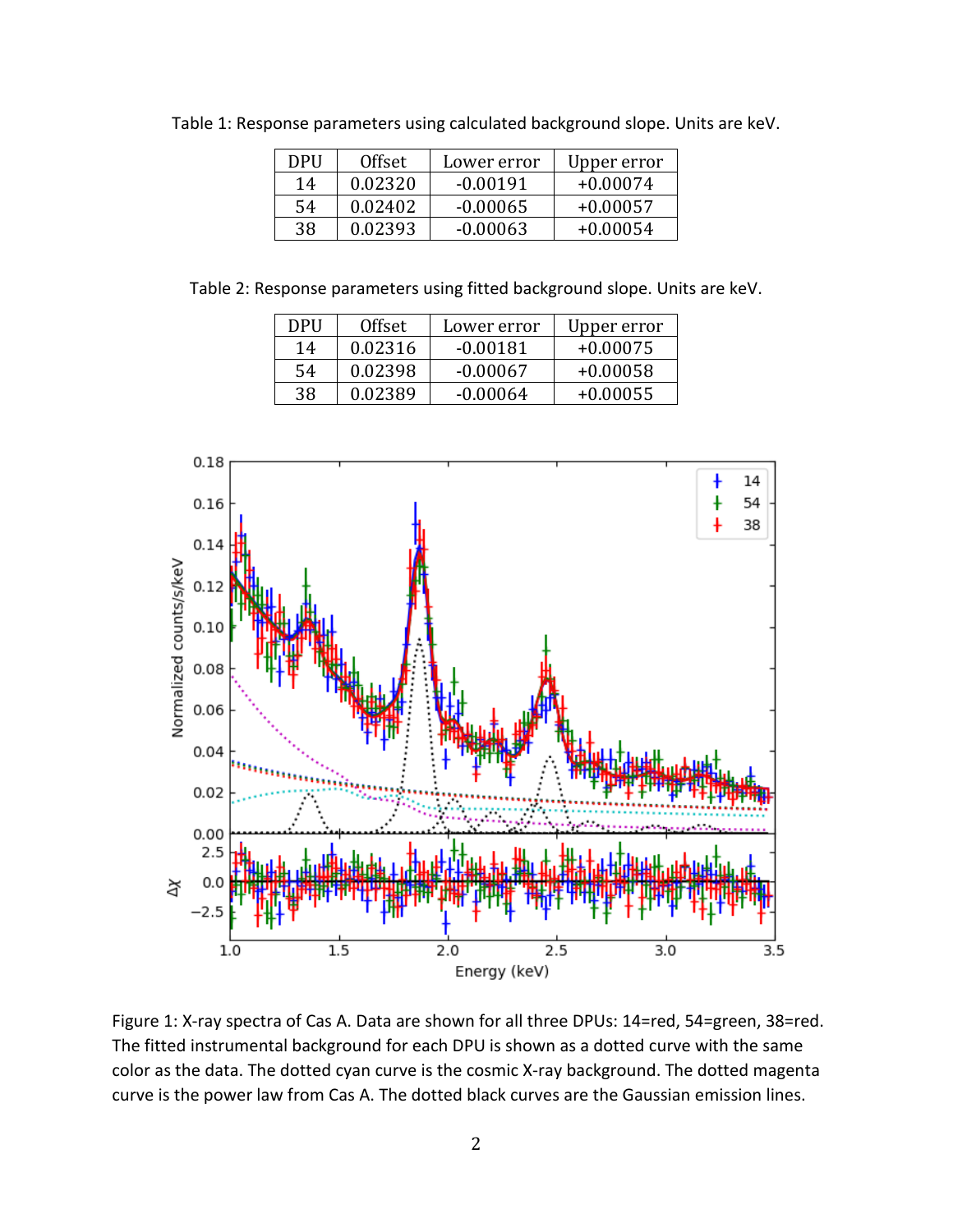#### 1.2 Test using southern halo spectra

The new gain offset was testing using the southern halo data from Kaaret et al. (2020). Application of the gain offsets in Table 1 lead to:

1) No significant change in the Cash statistic. Median changed from 1.067 to 1.062.

2) A small change in the best fitted temperatures. The median change in kT is -0.0196 keV and the weighted average change is -0.0188 keV.

3) A moderate change in the best fitted emission measure (EM). The median of the fraction change in EM is 15% and 96% of fields have a fraction change in EM of less than 30%. The median of the change in EM divided by the statistical error on the EM is 0.67.

#### 1.3 Test using stacked halo spectra

Spectra were produced by summing a large number of halo fields with consistent emission measure (see Bluem et al. 2022). Processing and background estimation were performed as described above. The spectra were fitted with a model consisting of an APEC model for the local hot bubble, an absorbed power law for the cosmic X-ray background, and two absorbed APEC models for the halo emission. Figure 2 shows the model fitts with the original HaloSat gain values. Figure 3 shows the model fits with the gain corrections applied as listed in Table 2 and the Si edge as described in section 2. All spectra are rebinned for presentation using "setplot rebin 30 15", for 30 sigma per bin with a cap of 15 channels combined. The gain corrections significantly improve the residuals of the fit. The fit statistic improved from  $\chi^2/DoF = 1266/973$  to  $\chi^2/DoF = 1069/973$ . The gain corrections produced a noticeable improvement from 0.45 keV to 0.8 keV. This had a significant effect on the model – the APEC temperatures before the gain are inconsistent with those found after.

#### 1.4 Conclusions

We recommend use of an offset of 0.0232 keV for DPU14, 0.0240 keV for DPU54, and 0.0239 keV for DPU38 when using the HaloSat response files released on 2020-03-20.

The gain offset appears to have a modest effect on spectra with low statistics fitted with models with a single free component. However, the gain offset appears to be more consequential for spectra with high statistics and/or fits with multiple components.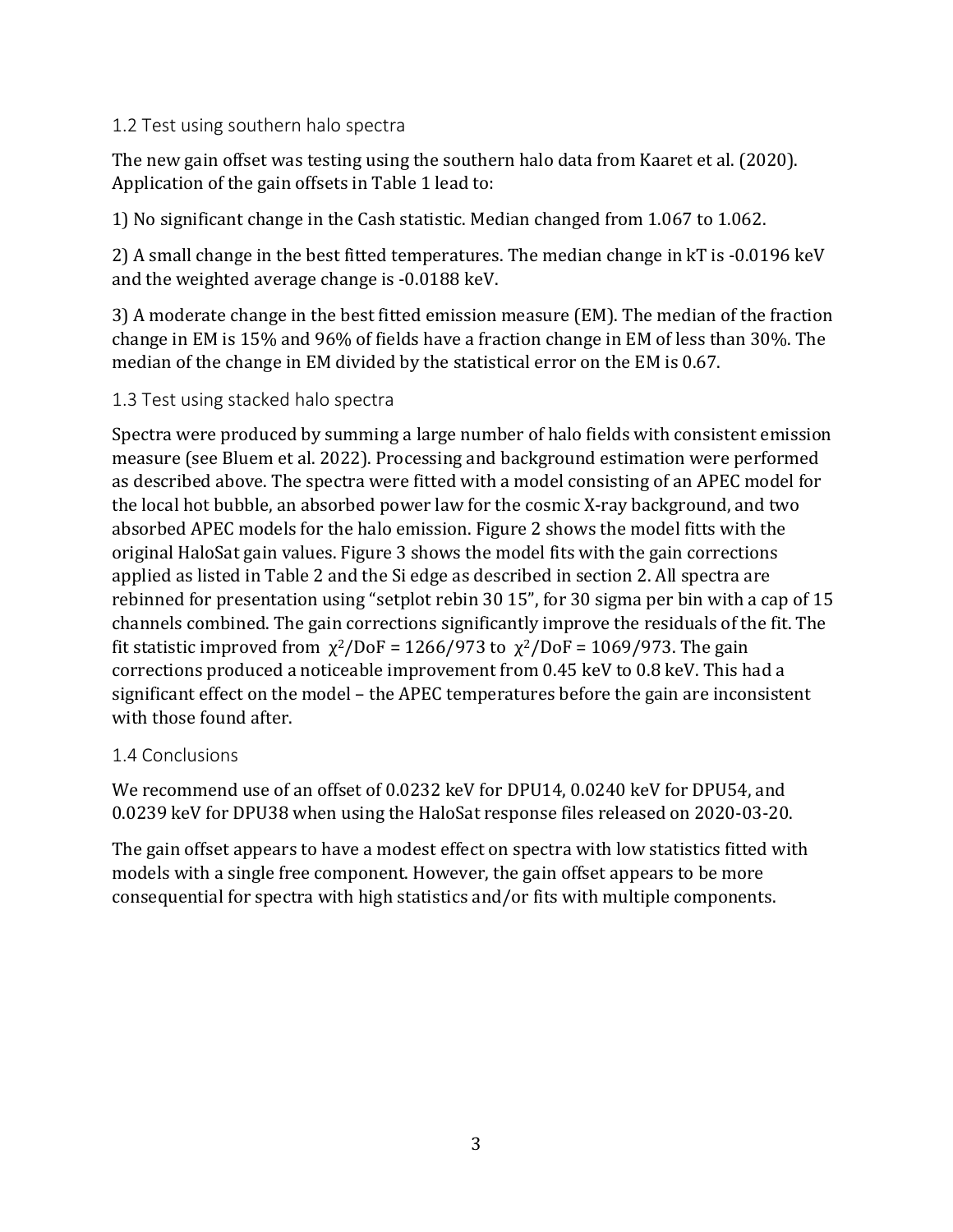

Figure 2: Stacked halo spectra before gain correction.



Figure 3: Stacked halo spectra after gain correction.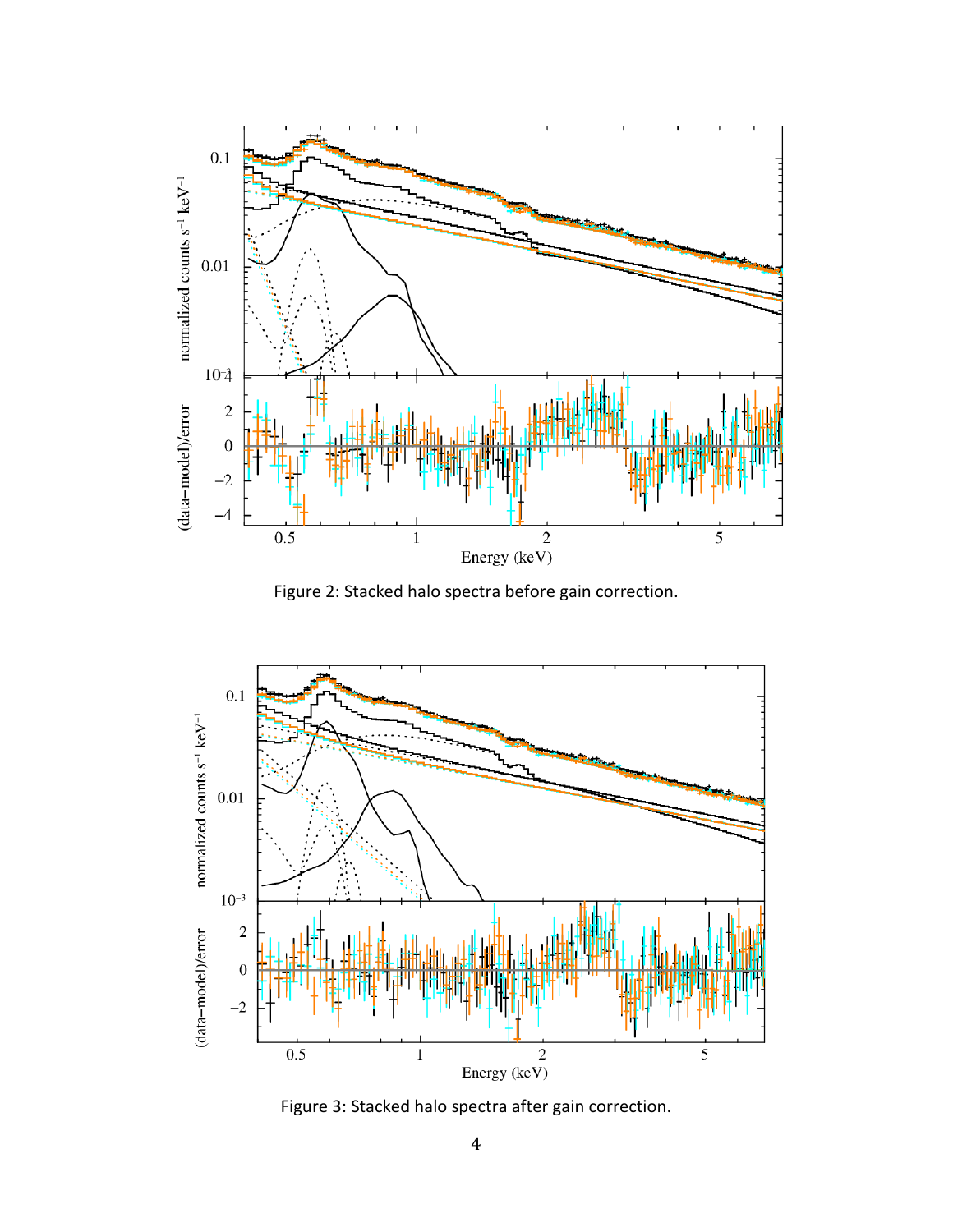## 2. Investigation of edge features in the response using spectra of the Crab

To check incorrectly modeled edge features in the HaloSat response matrix, we examined spectra obtained while observing the Crab pulsar wind nebula and pulsar. The Crab is chosen for this purpose because it has a featureless X-ray spectrum. The emission within the HaloSat field centered on the Crab is dominated by the Crab.

#### 2.1 Analysis and Results

We analyzed all of the observations of the Crab performed during the full HaloSat mission. Data were filtered using cuts on the VLE ( $> 7$  keV) count rate of 0.75 c/s and on the hard band (3-7 keV) count rate of 0.5 c/s. A Sun angle greater than 100° was required. The count rate threshold in the hard band is higher than typically used in HaloSat analysis because the Crab contributes significant flux in the hard band. We note that the feature around 3 keV induced by the standard hard rate cuts is not present in the Crab spectra. We extracted one summed spectrum for each of the three DPUs (Figure 1) with channels grouped to have a minimum of 25 counts per bin. The gain corrections described in the previous section were applied. The instrumental background was modelled as a power law with a diagonal response matrix. The normalization and photon index for each DPU left as free parameters. The instrumental background photon index calculation described in Kaaret et al. (2020) are not applicable due to the non-standard data filtering required for the Crab. Emission from the cosmic X-ray background (CXB) was modeled as an absorbed power law with fixed absorption, photon index, and normalization. Emission from the Local Hot Bubble (LHB) was modeled as an unabsorbed APEC. The parameters for the CXB and LHB were set following Kaaret et al. (2020). The emission from the Crab was modeled as an absorbed power law. The absorption column density and power law photon index and normalization were allowed to vary.

Figure 4 shows the spectra for all three detectors. The spectral fits show strong residuals near 1.8 keV which we identify as the silicon K edge. The fit has  $\chi^2$ /DoF = 1424.38/978. Figure 5 shows the spectral fits including an edge (model 'edge' in Xspec) with the edge energy fixed to 1.839 keV for silicon. The maximum optical depth (tau) is linked between the detector and the best fit value is tau  $= -0.169 \pm 0.014$ . Addition of the edge significantly improves the fit to  $\chi^2$ /DoF = 1084.85/977. The corresponding F-test probability is 9E-60. Allowing tau to vary between detectors produces no significant improvement in the fit (Ftest probability = 0.38). The error ranges on the tau values for the individual detectors all include the linked fit value of tau = -0.169.

#### 1.4 Conclusions

We recommend inclusion of a negative absorption edge using the Xspec edge model with a threshold energy of 1.839 keV and tau of 0.169 when using the HaloSat response files released on 2020-03-20.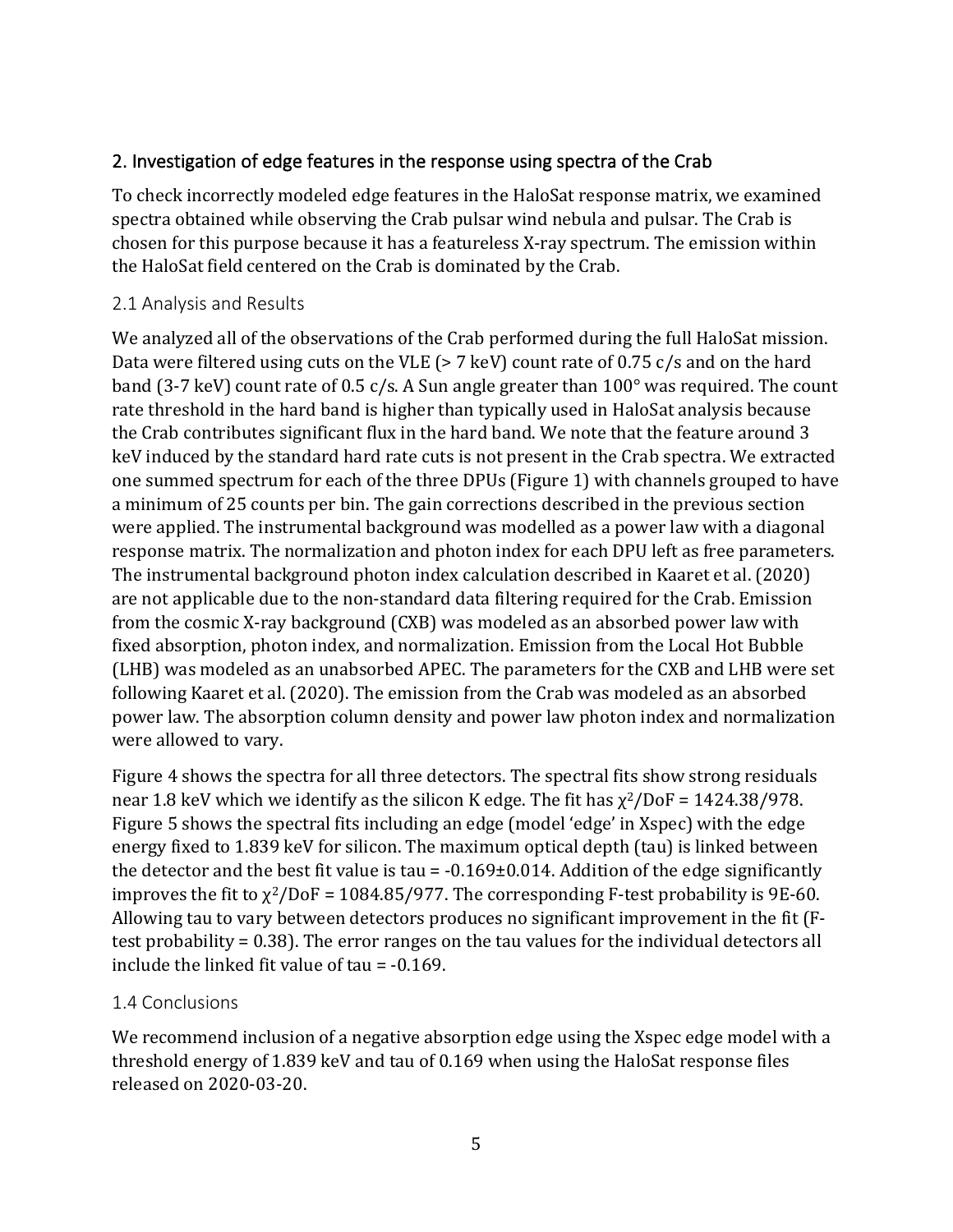We note that the edge is 'negative'. This means that there is less absorption than included in the current response model. An Si thickness of 0.24 microns produces a step in transmission across the Si K edge equivalent to the measured tau. Such a change in Si thickness should also affect the transmission at low energies, but this is not observed. The equivalent Si thickness is comparable to the thickness of front layer (0.11 microns) and incomplete charge collection layer (0.20 microns) of the HaloSat silicon drift detectors (Zajczyk et al. 2020, J. Astron. Telesc. Instrum. Syst. 6, 044005-1). The edge may result from incomplete modeling of the interactions of the Auger and photo-electrons in those regions (Scholze and Procop 2009, X-Ray Spectrom. 38, 312).